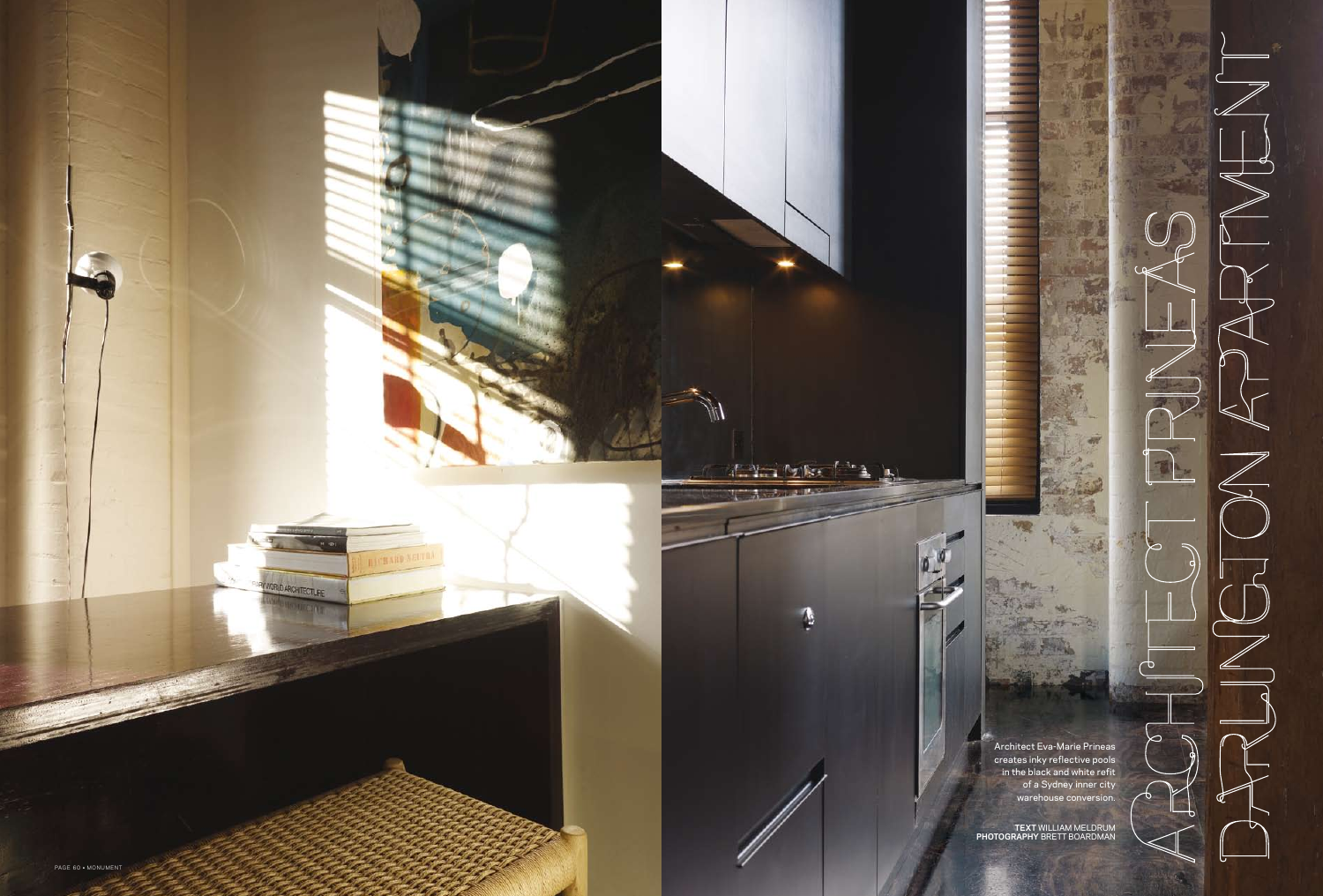**p60** Morning light illuminates the entry study **p61** A detail of the apartment's black melami kitchen joinery **This page** The polished plywood flo complements the original bricks **01** Full-height pivot doors open to the main bedroom **02** Industrial scaled timber columns mark out the living zones

he Foundry, located in Sydney's Darlington Heritage Conservation Area, was originally built in the 1880s. It is also one of the city's earlier 'developed' warehouses and a series of owners have left their imprint on its domestic conversions.

Architects Eva-Marie Prineas and Peter Titmuss returned to the building's essential structure, using a monochromatic palette in their refit of this two-bedroom inner city apartment.

On entering the transom-topped door to the third-floor apartment, the visitor is struck by the shafts of light that fall into a long cathedral-like space from a pair of windows on the far wall. The height of the room soars to the exposed beam ceiling, with the natural light brilliantly reflected in a high-gloss black floor.

Composed of large black-stained sheets of plywood, the floor's wood grain creates the illusion of inky pools and of another dimension. "We wouldn't normally do a floor this glossy but the light furniture seems to float on the dark reflective floor," Prineas says. This effect is further enhanced by mirrors meeting the floor and disappearing under the large storage units hung at knee height on the apartment's only common wall.

While the eye falls for the illusion of infinity beyond the common wall, the mirror splashback on the opposite black wall – that forms the kitchen and divides the living area from bedrooms, bathrooms and laundry – simply reflects. Its solidity, reduced momentarily by the mirror's block shape, does not retreat from the room. The architects don't usually use dark colours but took an experimental punt with this apartment. "We played with the idea that the mirrors and dark colours help the walls to recede in the space, making it seem large," she says. On the contrary, the white storage units and the black divider on either side of the living area set up a chiaroscuro echoed by the black window reveals and the light behind them.

The previous owner's interior fit-out was stripped out, replacing it with the architects own return-to-origin style. This involved taking out an internal balcony and all the trims that indicate domestic scale, such as skirtings, architraves and dividing walls. "We consolidated all the rooms into one element, the black pod, and made it a full-sized object rather than a series of walls," Prineas says.

This strategy works particularly well in defining the entrances to the two bedrooms at either end of the pod. A sheet of pale MDF fills both spaces completely and when one grips the concealed vertical rail that functions as a handle, the whole thing pivots, forming a door that almost disappears when opened.

Illuminated by a pair of windows, the brooding floor is again the star in the main corner bedroom. The low-lying bed apparently hovers above it and lifts the notion of sleep into a cloudy, dream-like stratosphere. The bed itself and the curved edges of the pillars with their earthy tones of mottled painted brick reintroduce the softer textures of the furnishings.

In the bathrooms the architects trialled a new material, Kerlite, a glass and stone composite in sheets, which they used to conceal existing surfaces and plumbing, creating a completely new look with minimal cost or fuss.

Warehouse conversions seem to elicit a contrast in how designers and architects respond to them: domesticate the space or unleash industria. In refitting this apartment in a heritage industrial building, Prineas says she thinks the end result feels like, "We haven't made any interventions at all". **M**